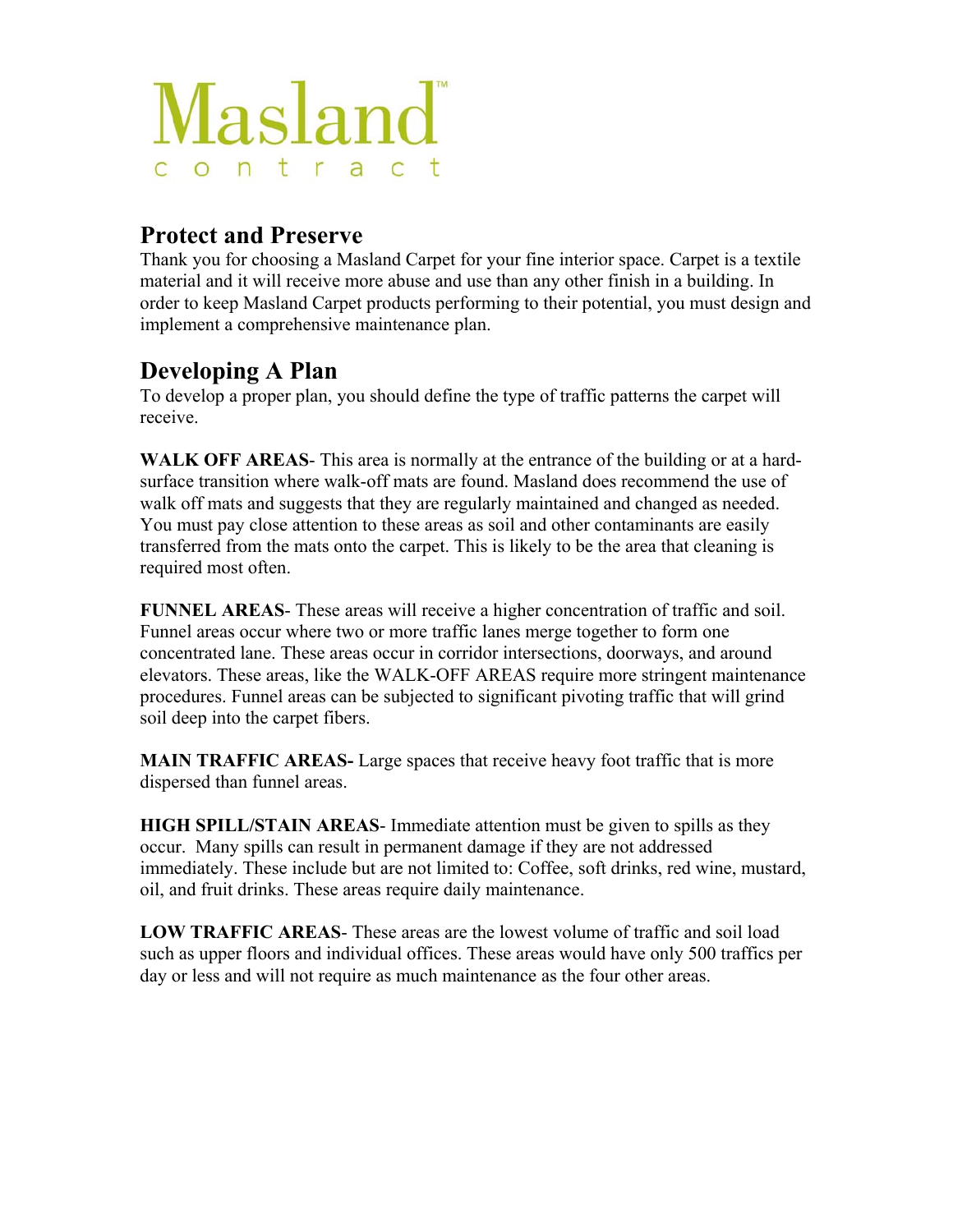# **Masland** contrac

#### **WALK OFF MATS**

• The  $1<sup>st</sup>$  line of defense for your carpet is a walk off mat. Masland suggests a minimum of 5 feet of walk off mats be placed at every building entrance. Studies have shown that 12 feet of mat is optimal if the area will bear it. These mats need to be vacuumed at the very least, once a day. Mats should also be placed at any kitchen area transition. Regularly vacuum and clean the walk off mats as they will receive a high soil load very quickly.

#### **VACUUMING**

- The most important maintenance procedure is the removal of dry soil by vacuuming. Appropriate vacuuming is 4 slow passes back and forth in the same area. Use a dual motor upright vacuum where the brushes and suction are driven by separate motors. For best results, change vacuum bags before they become two-thirds full. Masland does not recommend vacuums with beater bars.
- All vacuums must be approved under the Carpet and Rug Institute's Indoor Air Quality Vacuum Cleaner Program. A comprehensive list of approved products can be found at [www.carpet-rug.org.](http://www.carpet-rug.org/) These vacuums have been performance tested and have met indoor air quality standards to help ensure that your carpet is clean and your indoor environment remains healthy.

#### **SPOT CLEANING**

- Spills and spots must be attended to with immediacy. Spills that are allowed to dry are much more difficult to remove. All spot cleaners used on Masland products must be approved by the CRI Seal of Approval Program. These products are listed at [www.carpet-rug.org](http://www.carpet-rug.org/) .
- For Synthetic fibers, cleaners should have a pH range of  $5.5$  to 10.0. Do not use cleaning chemicals outside of this range as damage to the fiber could result. This requirement is for all chemicals (spot cleaners, pre-sprays, and in-tank) used on Masland products. Never rub spots or spills, use a blotting action only.
- For specific Spot cleaning instructions, please refer to the Masland Spot and Spill Removal Guideline at the end of this document.

#### **INTERIM CLEANING**

• This type of cleaning is a fast high volume process that is used in between restorative cleanings. Masland suggests methods such as **Low Moisture Extraction**, a cleaning system that uses encapsulants that dry to a crystalline state and can be removed by vacuuming. **Low Moisture Compound Cleaning** is a cleaning technique that applies highly absorbent material onto the carpet face and is then agitated into the carpet and allowed to dry. The cleaning compound and soiling debris are then removed by thorough vacuuming. **Dry Foam** cleaning is conducted by a machine applying a foaming chemical onto the upper surface of the carpet and then removing the chemical and soil contaminants that were captured by the foam. All of these systems dry very quickly and cause less intrusion in an interior space than Restorative cleaning.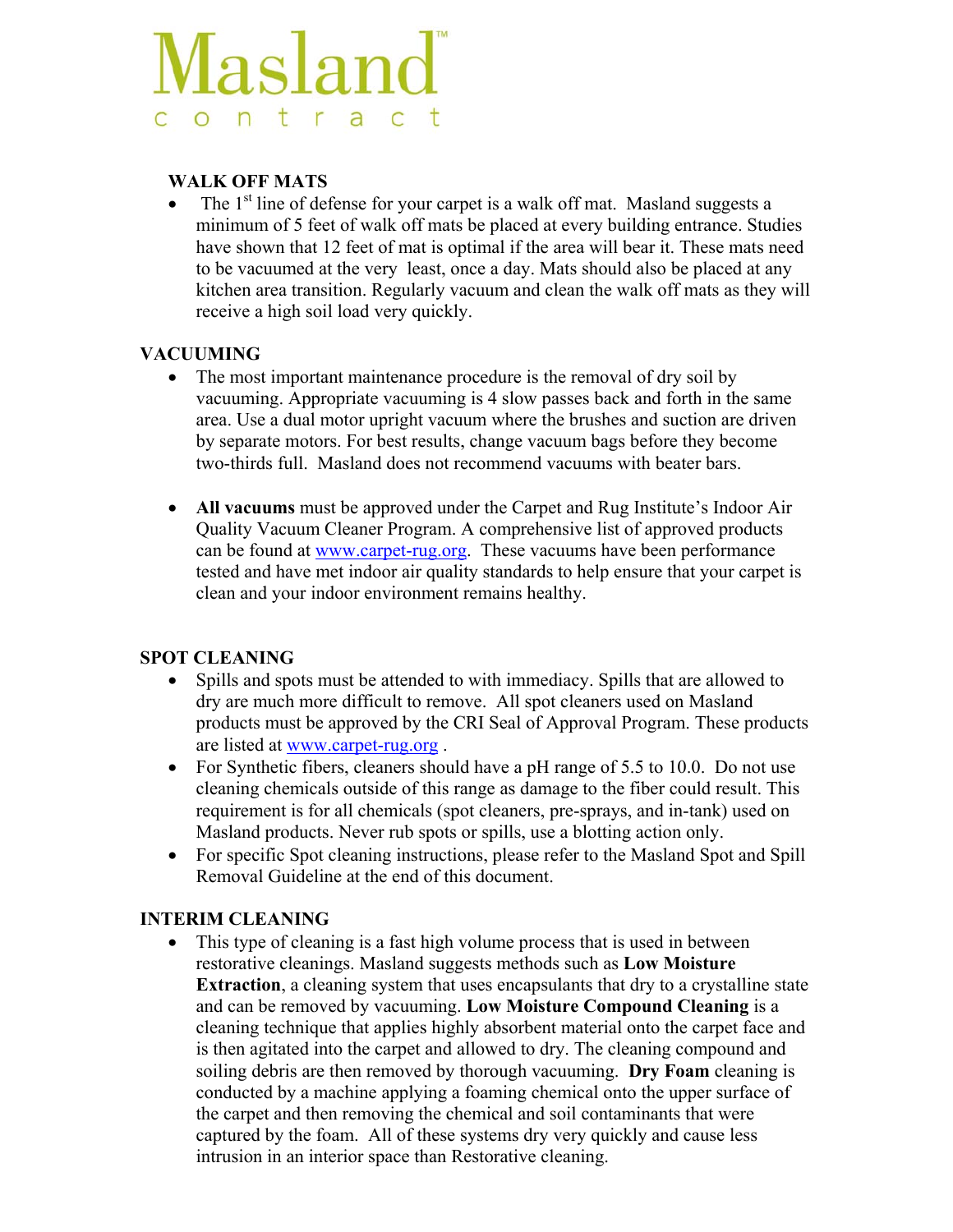# Masland ontrac

#### **RESTORATIVE CLEANING**

- Hot Water Extraction is the preferred method of cleaning by Masland. This method is proven to be the most effective means of removing entrapped soil and other residues. This method does require effort and will take some time to dry. Use air movement systems and the HVAC system to aid in drying time. Masland does require that all systems used on Masland Carpet be approved under the Carpet and Rug Institutes Seal of Approval Program. Masland also prefers that all equipment be at least a Silver Level cleaning system. Carpet should only be cleaned by trained technicians. IICRC Certified technicians are preferred.
- Never mix "In-Tank" solutions at greater the recommended concentrations. The most effective cleaning method by hot water extraction employs a pre-spray chemistry coupled with agitation. Always thoroughly rinse any detergents from the carpet with water only as to impede accelerated soiling. If detergent residue or build up exists, clean the carpet with hot water only.
- The use of a pile lifter will help to remove embedded soil and sandy particulate. It will also help to erect the pile fiber and renew the appearance of the carpet. Use of a pile lifter in funnel areas, walk off areas, and around elevators will enhance the appearance of the carpet.

#### **DO NOT USE BONNET/ROTARY SYSTEMS ON MASLAND CARPET. USE OF THIS TYPE SYSTEM WILL VOID ALL MASLAND WARRANTIES.**

Follow all guidelines set forth by the Institute of Inspection Cleaning and Restoration (IICRC) S100 *Standard and Reference Guide for Professional Carpet Cleaning*. This is available at [www.iicrc.org](http://www.iicrc.org/)

#### **FREQUENCY OF MAINTENANCE**

The table below is a guideline for the frequency of cleaning established by the IICRC. This is a very good guide for a maintenance schedule. However, each building and traffic patterns are different and modifications to the table may need to be implemented.

|                                                 | <b>Carpet owner/Maintainer</b>                                       |                                                                | Professional Carpet Cleaner/Restorer-                         |                                        |  |
|-------------------------------------------------|----------------------------------------------------------------------|----------------------------------------------------------------|---------------------------------------------------------------|----------------------------------------|--|
| <b>Traffic Soil</b><br>Rating                   | Vacuuming                                                            | <b>Spot</b><br><b>Cleaning</b>                                 | <b>Interim Maintenance</b><br>(between restorative cleanings) | <b>Restorative</b><br><b>Cleanings</b> |  |
| Light<br>$\leq 500$ Foot Traffics<br>per day    | 1 to 2 per week                                                      | Daily or as<br>soon as<br>noticed                              | 1 to 3 times annually                                         | 1 to 2 times annually                  |  |
| Medium<br>$500 - 1000$ foot<br>traffics per day | Daily in traffic<br>areas, overall 3<br>to $4 \text{ X per}$<br>week | Daily or as<br>soon as<br>noticed                              | 3 to 6 tomes annually                                         | 2 to 4 times annually                  |  |
| Heavy<br>1000-2500 foot<br>traffics per day     | Daily in traffic<br>areas, overall 4<br>to $7 X per$<br>week         | Daily in traffic<br>areas, overall<br>4 to 7 X per<br>week     | 6 to 12 times annually                                        | 3 to 6 times annually                  |  |
| Very Heavy<br>$>2500$ foot traffics<br>per day  | 1 to 2 X daily<br>in traffic areas.<br>Overall 7 X per<br>week       | 1 to 2 X daily<br>in traffic<br>areas. Overall<br>7 X per week | 12 to 52 times annually                                       | 6 to 12 times<br>annually              |  |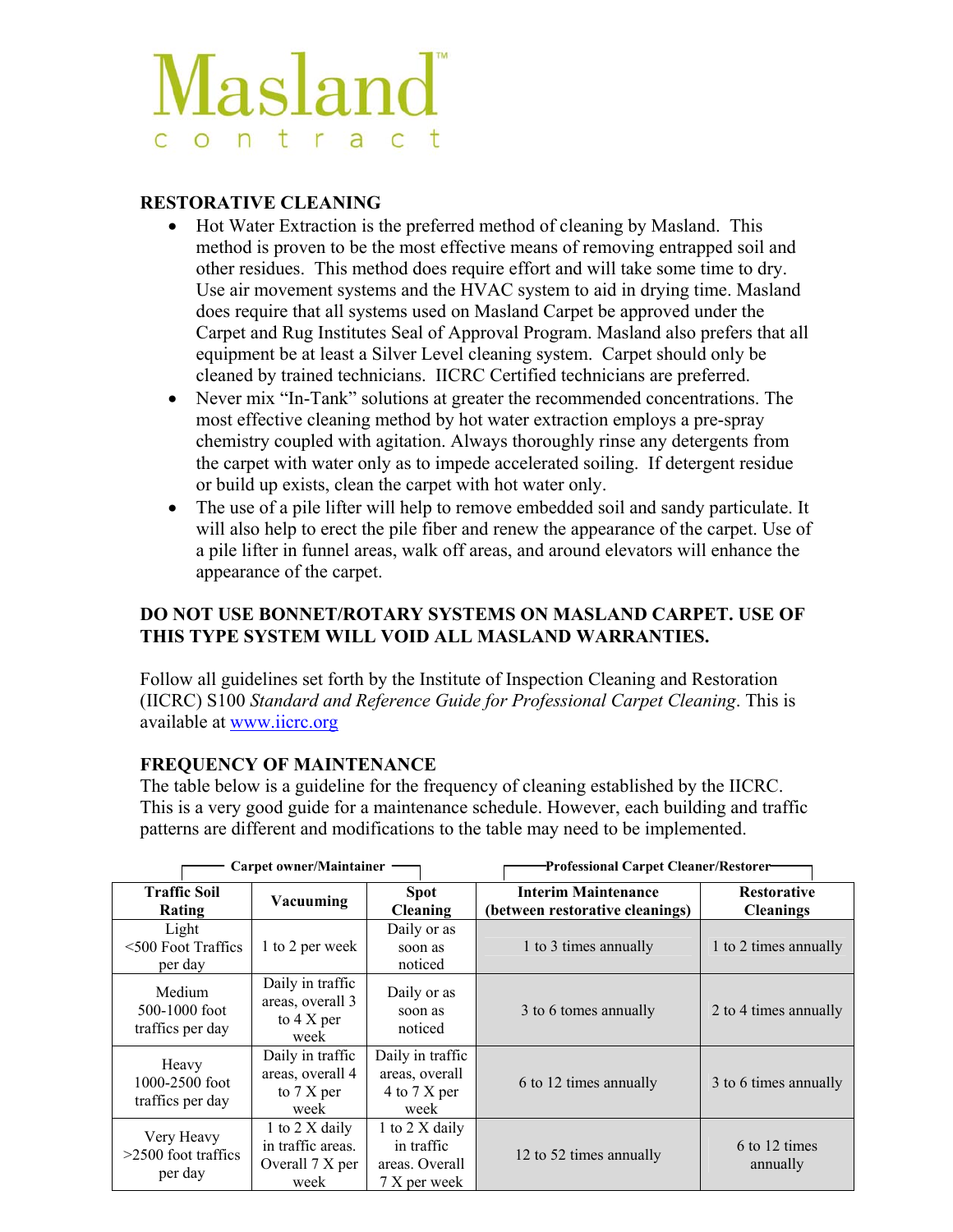

#### **HARD SURFACE TRANSITIONS**

Areas where carpet meets a hard surface are sometimes more susceptible to accelerated soiling and can become difficult to clean. This area would be similar to a walk off area and will normally require weekly attention. This is even more important in areas of transitions to kitchens or bathrooms. Well placed walk off mats will help to minimize the affect of soiling that comes in these transitional areas.

Maintenance personnel should never use hard surface cleaners on carpet. It should also be noted that buffers or rotary cleaners should never be allowed to spin on or even come in contact with the carpet. High pH cleaners used for hard surface are very likely to harm the carpet.

## **SPOT CLEANING GUIDE**

#### **A. WATER SOLUBLE STAINS**:

First, blot thoroughly with a white cotton cloth or paper towels. Next, apply a solution of ½ teaspoon (no more) of liquid dishwasher detergent to one quart of water. A spray bottle works well. Repeat until stain is removed.

#### **B. WATER SOLUBLE STAINS WITH ODOR:**

Same as A, but treat with white vinegar before using detergent.

#### **C. WATER SOLUBLE STAINS WITH HEAVY COLOR:**

Same as A, but treat with household ammonia before using detergent.

- **D. GREASE:** Blot as much as possible with white cloth or paper towels. Apply a volatile solvent such as Perchloroethane (dry cleaning fluid), or lighter fluid (naptha) to a white cotton cloth. CAUTION: Do not apply the solvent directly to the carpet pile as permanent damage WILL result. Use rubber gloves and provide adequate ventilation.
- **E. WAXES and GUMS**: Freeze the stain with ice or a commercially available product in an aerosol can. Shatter with a blunt object and vacuum immediately. Repeat until spot is removed.
- **F. MEDICAL STAINS:** Commercial preparations are available. A 5% Sodium Thiosulphate solution (from a photography store) may also be used. For stains more than a few hours old, this solution should be heated.
- **G. RUST**: Most can be removed with a 10% solution of oxalic acid. More stubborn stains will require professional cleaning as restricted chemicals may be needed. Use of oxalic acid is not recommended for solution dyed products as damage may